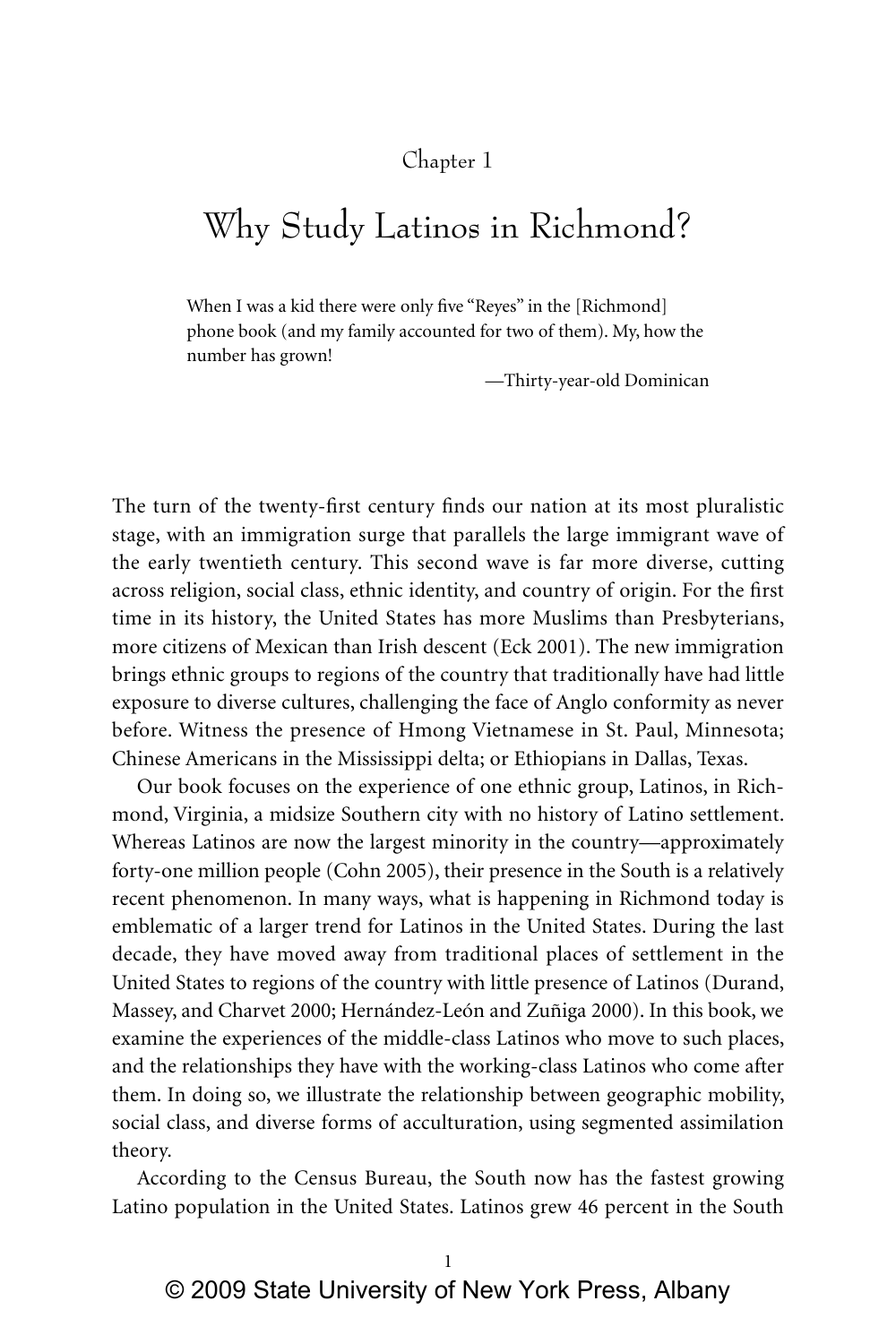### 2 Latinos in Dixie

between 1990 and 2000, from 7.9 to 11.6 million. Some Southern states have experienced even higher Latino growth rates—more than 100 percent increases in North Carolina and Georgia, for example. The Virginia Latino population increased 56 percent between 1990 and 2000, from approximately 155,000 to 240,000 Latinos (Pressley 2000). Estimates from the American Community Survey for 2008 now set that number at almost double that of 2000—471,000 Latinos, about 6 percent of Virginia's population.

This surge in the Latino population is rapidly changing the face the South. Half of the foreign-born population in the United States today was born in Latin American countries (Schmidley 2001:1), and one-third of that population now fills Southern neighborhoods, schools, factories, and churches (Pressley 2000). Their presence is felt in places as varied as the chicken-processing plants of rural North Carolina to the large urban areas of Richmond, Atlanta, Nashville, and Birmingham. Latinos are the new faces working in fast food places, department stores, local banks, and construction companies. Latino restaurants and *bodegas* are becoming part and parcel of many Southern cities.

Academics are just beginning to pay attention to this demographic shift (see, for instance, Atiles and Bohon 2002; Hernández-León and Zuñiga 2000; Murphy, Blanchard, and Hill 2001; Neal and Bohon 2002; Saenz et al. 2003; Schmid 2002; Smith and Furuseth 2006), but journalists have written extensively about the Latino influx into the region. Unfortunately, without careful empirical evidence to convey the diverse experiences of the Latino community, this often anecdotal coverage almost invariably focuses on the extent to which cities and localities have been strained by the new arrivals. Media highlight particularly the issues faced by working-class Latinos, some unknown number of whom are undocumented immigrants (see, e.g., Bradley 1999; Carter 2003; Klein 1999; Moreno 2000; Pressley 2000; Scott 2004).

Schools are viewed as particularly ill equipped to handle large numbers of Latino children. In Dalton, Georgia, where the population went from 1 to 42 percent Latino in twelve years, schools were hard pressed to find enough Spanish-speaking staff, and lacked sufficient bilingual and English as a Second Language programs (Hernández-León and Zuñiga 2000; Klein 1999). While the long-term effect of these changes across Southern cities is still unknown, the lack of sufficient language resources or Latino mentors will have a profound impact on the educational opportunity of Latino children across the country, who are more likely to drop out of high school and have lower graduation rates (Valez and Saenz 2001).

Media accounts draw attention to the difficulties cities have managing the new arrivals in other areas as well, citing rising public costs. Cities report strains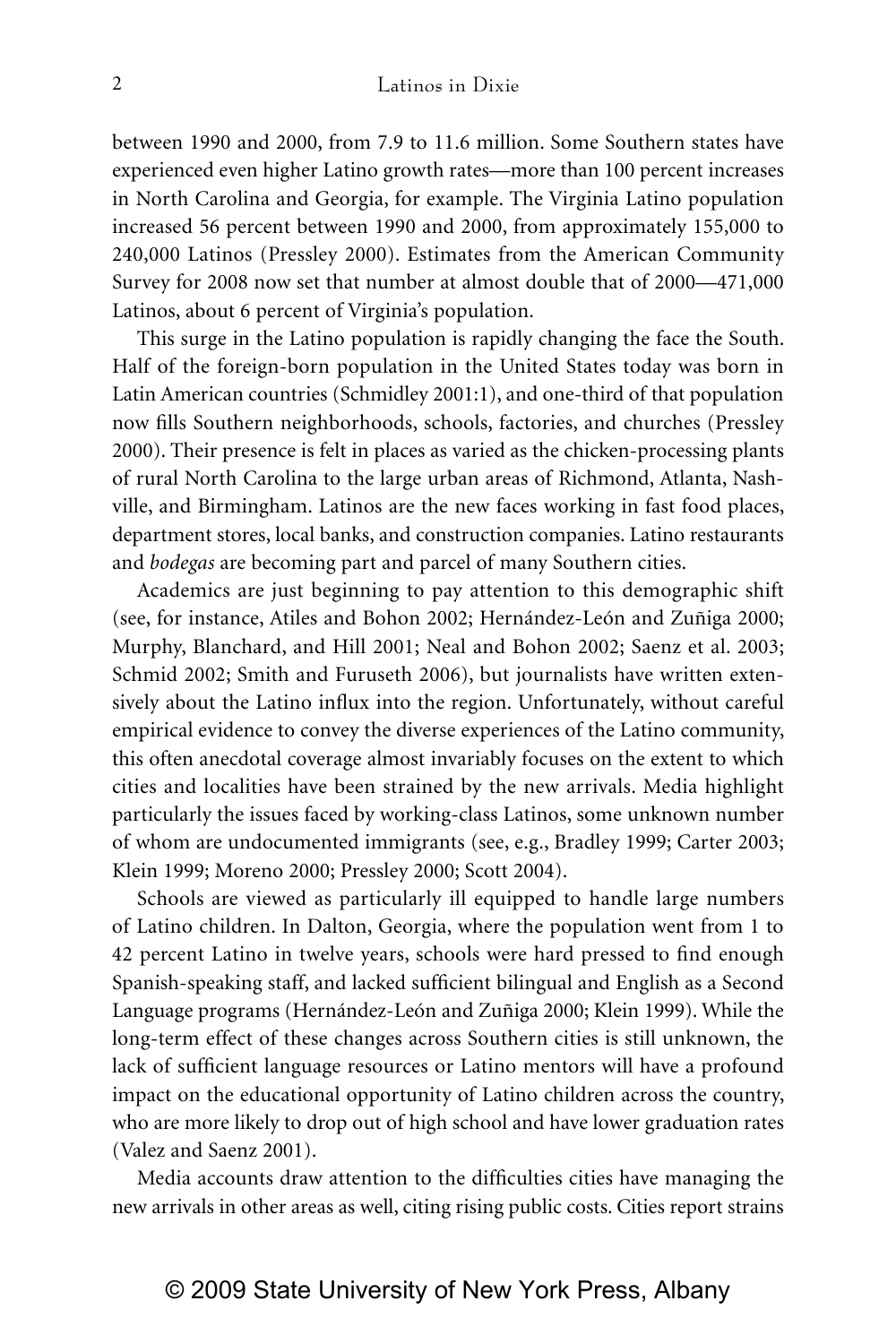on police resources due to greater incidences of drunk driving and driving without a license by Latinos, as well as inadequate crime reporting because of language barriers (Chapman 2004). Other problematic arenas include housing, emergency management, and social services; with new arrivals creating a greater need for food stamps, welfare, and unemployment insurance (Clock 2004). Moreover, many immigrants lack proper immunizations and have no health insurance (Poole 2004). A number of factories and plants have experienced INS raids, including arrests of hundreds of immigrant workers with phony documents (Mohl 2000).

Given the negative media coverage, it is not surprising to find long-term residents of Southern municipalities viewing any new arrivals as a threat, despite the fact that the immigrants often fill a demand for low-wage labor not met by existing populations. Relationships between the new immigrants and natives have sometimes become quite strained. A new nativism has emerged in certain areas, supported by English-only movements and increased antiimmigration sentiment. In several cities, for example, there have been stirrings of activities by the Ku Klux Klan and other white supremacist groups (Mohl 2000; Pressley 2000). Anti-immigration sentiment continues to grow across the state of Virginia, where denial of social services to illegal immigrants has grown steadily in the last two years. In Richmond, dozens of workers were arrested on immigration violations in 2008 (Bowes 2008).

Lack of understanding, however, contributes to an overstatement of the degree to which Latinos strain local resources. Accounts simultaneously suggest that Latinos are both *overtaxing* social services *and* unable fully to utilize them. In many cases, Latino immigrants do not use resources, even when legally entitled to them. Undocumented immigrant laborers who "work off the books," of course, do not receive social security benefits (Hogan, Kim, and Perrucci 1997). At the same time, recent Latino immigrants in some jurisdictions have done significantly better than local townspeople, tapping into regional needs for Latino police officers, teachers, and sales people (Hull 2000).

Although the implicit assumptions of many media accounts is that the Latino migrants are unskilled laborers whose families will deplete public education resources and social services, many of the new Latino arrivals to the South are middle-class professionals. Research that sheds light on the economic well-being and social integration of Latino communities is important because it modifies the artificially uniform picture we have now, one that often reduces the diverse experiences of all Latinos to a monolithic group of undocumented workers. In Richmond we find Latino groups that are well off and others who are struggling. This book is an effort to understand the unique intersection of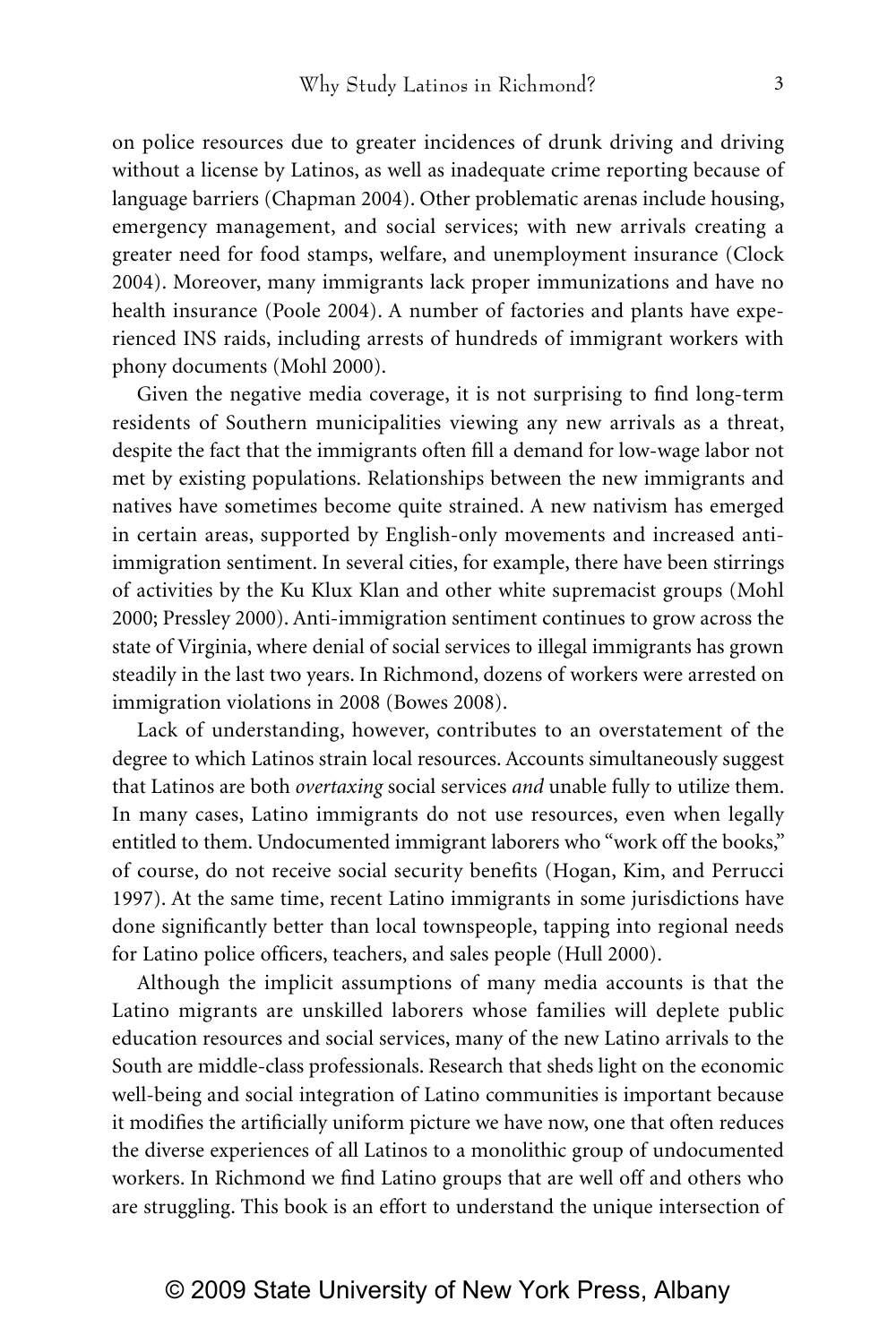spatial mobility, Latinos segmented by different assimilation experiences, and Southern traditions. These themes exacerbate divisions in social class leading to a lack of unity and community among Latinos.

Richmond is an ideal locale for exploring these issues. Its Latino population is small, but relatively diverse in terms of country of origin, economic opportunity, and other variables. Latinos have varying trajectories of economic, political, and cultural integration into U.S. society. Groups that have very little in common in terms of culture, nativity, racial makeup, history, self-identity, and economic situation have been consolidated for bureaucratic convenience. For some scholars it is unclear that the category of "Hispanic," created by the U.S. statisticians, really signifies anything at all. Tienda and Mitchell (2006), for instance, argue that no unique national identity has emerged that embraces the entire community. On the other hand, other writers argue for the meaningfulness of a pan-ethnic identity among Latinos (as well as Asians), who share a similar "racialization" by U.S. society as well as similar transnational settlement patterns (see Suárez-Orozco and Páez 2002). This setting provides an opportunity to see the effects of intermingling ethnic groups and social classes among Latinos. We observe here what happens when such divergent groups are treated as one—does a Latino identity materialize even in one community?

#### **Social Class, Assimilation, and the Latino Experience**

For a variety of reasons, there is little research on the experiences of either middle-class Latinos or those who live outside of large urban areas. Studies of post-1965 waves of immigrants focus on poor or working-class, low-skilled Latinos residing in urban or inner city landscapes (Bobo et al. 2000; Logan, Alba, and Zhang 2002; Tienda 1995; Waldinger 2001). Many of them scrutinize leading immigrant centers—Mexicans in Los Angeles, for example, or Cubans in Miami. Since these metropolitan areas have historically served as ports of entry, they have large, permanent Latino communities that aid transition into a new country and continue to attract many new immigrants. In addition, researchers still highlight the economic disparity of Latinos in comparison to whites and even blacks, for example, in terms of high rates of poverty, unemployment, and high school dropouts (Rodriguez 2000:23).

So far, the research on Latinos living in the South has followed a similar preoccupation, except that scholars have predominantly looked at economically disadvantaged Latinos living in *nonurban* areas. Hernández-León and Zuñiga, for example, examine how working-class Mexican immigrants move to "Carpet City," an industrial region of northwest Georgia, rapidly becoming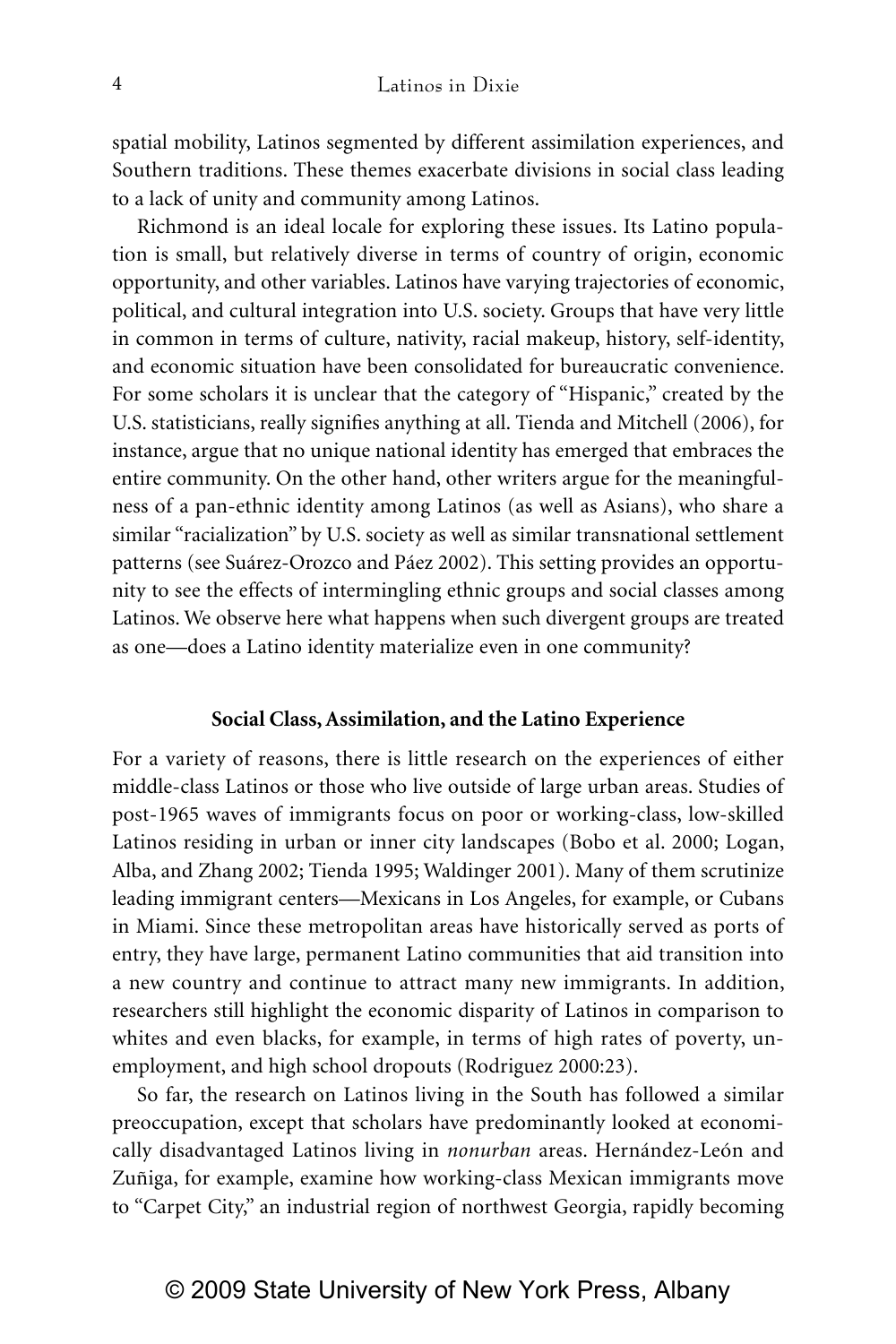more than 40 percent of the local population (2000). Atiles and Bohon show the adjustment difficulties of recent Latino immigrants in Georgia (2002). McDaniel and Casanova describe migrant laborers working in the forests of Alabama (2003). Smith and Furuseth note the rise in the demand for rental housing in the suburbs and the growth in the disproportionately male Latino population settling outside of Charlotte, North Carolina (2004). An entire issue of *Southern Rural Sociology* was devoted to Latinos in the South in 2003 (Saenz et al. 2003).

We find interest in these trends understandable, and naturally would not urge researchers to suspend examining the experiences of working-class and poor Latinos. On the other hand, we feel that the adaptation and assimilation processes of middle-class Latinos, as well as their relationships with working-class Latinos, have gone underexamined. Pedraza, for example, argues for a better understanding of middle-class Latinos and those with economic mobility (1998).

The relationship between assimilation and social class is a tangled one, in part because social class or economic status is often treated as both a *predictor* of assimilation, and as a unit of *measurement* of it. Yet, assimilation research has seldom looked specifically at social class. The variable is always assumed to be relevant, but kept at the margins. Gordon, for example, does not include a measure of socioeconomic assimilation in his seven types of assimilation (Alba and Nee 1997:835). Thus, although socioeconomic assimilation is a very common assumption of the literature—Waldinger, for example, states, "Sociologists now agree that economic progress is the linchpin of assimilation, driving all other shifts in the social structure of ethnicity" (2001:15)—it is often implied in other measures of social assimilation, rather than measured directly (see also Nee and Sanders 2001).

Recently, spatial assimilation theory has demonstrated how assimilation incorporates both geographic mobility and social class: Latinos with educational credentials and employment opportunities are more likely to leave their ethnic communities, moving to areas with fewer Latinos (Rodrigues 1992). The argument approximates similar findings for middle-class African Americans—who migrate from central cities to predominantly white suburbs. Wilson argues in *The Declining Significance of Race* (1978) that as middle-class African Americans moved from black neighborhoods, the African American community was split in two: middle-class blacks could make some economic gains relative to the white population, while the condition for poor blacks deteriorated. As a result, research on non-poor African Americans virtually disappeared for a time (Patillo-McCoy 1999).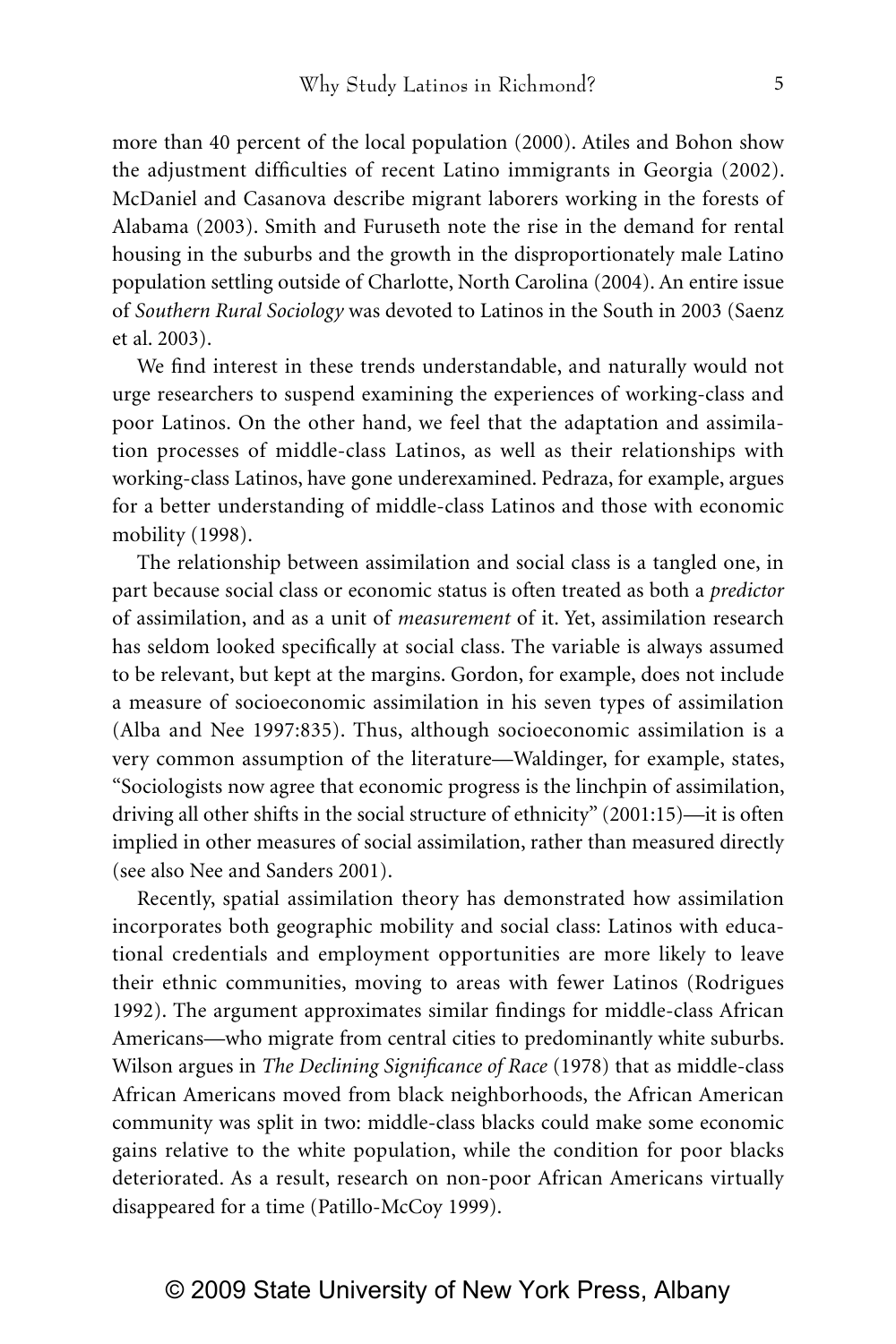Latinos, like other immigrant groups, often settle in large ethnic enclaves— Miami, New York, Los Angeles—where they retain language and culture.<sup>1</sup> Enclaves shelter members of the ethnic group from external discrimination and hostility, and provide them with the needed economic support and means for eventual upward mobility. Because enclaves employ skilled or semi-skilled workers, they create markets for unique products, generate opportunities for the economic advancement of group members, provide access to credit, and support the formation of small enterprises (Cobas 1984; Pessar 1995; Portes and Bach 1985; Portes and Jensen 1989). In doing so, they undoubtedly enhance the life chances for many in the second generation by allowing them to obtain higher education and enter the primary labor market.

At the same time, critics of ethnic enclaves argue that enclaves provide benefits to a small entrepreneurial group, but can also block the economic mobility of many immigrants laboring in those systems. Concentrated in the low-wage enclave economy, these workers retain their home cultures longer than earlier waves of immigrants, making the transition into the host culture more problematic. Continued limited exposure to English, as can happen in enclaves, keeps these immigrants from learning the language sooner. Enclaves also prevent the successful integration of most immigrants into the primary labor market (Bonacich 1973; Bonacich and Modell 1980; Waldinger 1993).

Furthermore, although the Cuban ethnic enclave in Miami is touted as one of the more successful Latino immigrant enclaves, Cubans earn more in areas with the lowest Cuban populations (Davis 2004). In fact, many immigrants living outside ethnic enclaves earn higher incomes than those inside (Mar 1991). On the other hand, Logan, Alba, and Zhang argue that even high-status immigrants sometimes prefer to live in *suburban* immigrant enclaves as an "alternative to assimilation" (2002).

Regardless of which argument prevails, what does emerge from this research is that people are leaving ethnic enclaves more than ever, and the moves are connected to social class: those who are better off economically are more likely to move. Because researchers focus on ethnic enclaves in large cities, we know less about Latinos who migrate to other areas of the nation. From our previous research, we know that Latinos living in cities with a small Latino population have a different profile than those living in similarly sized cities with larger Latino population. Using 1990 census data, we looked at Latinos in one hundred midsized U.S. cities with varying sizes of Latino populations. Latinos in cities where they are less than 2 percent of the population have higher incomes (both absolutely and in ratio to the Anglo community) and higher rates of employment and high school graduation, sometimes better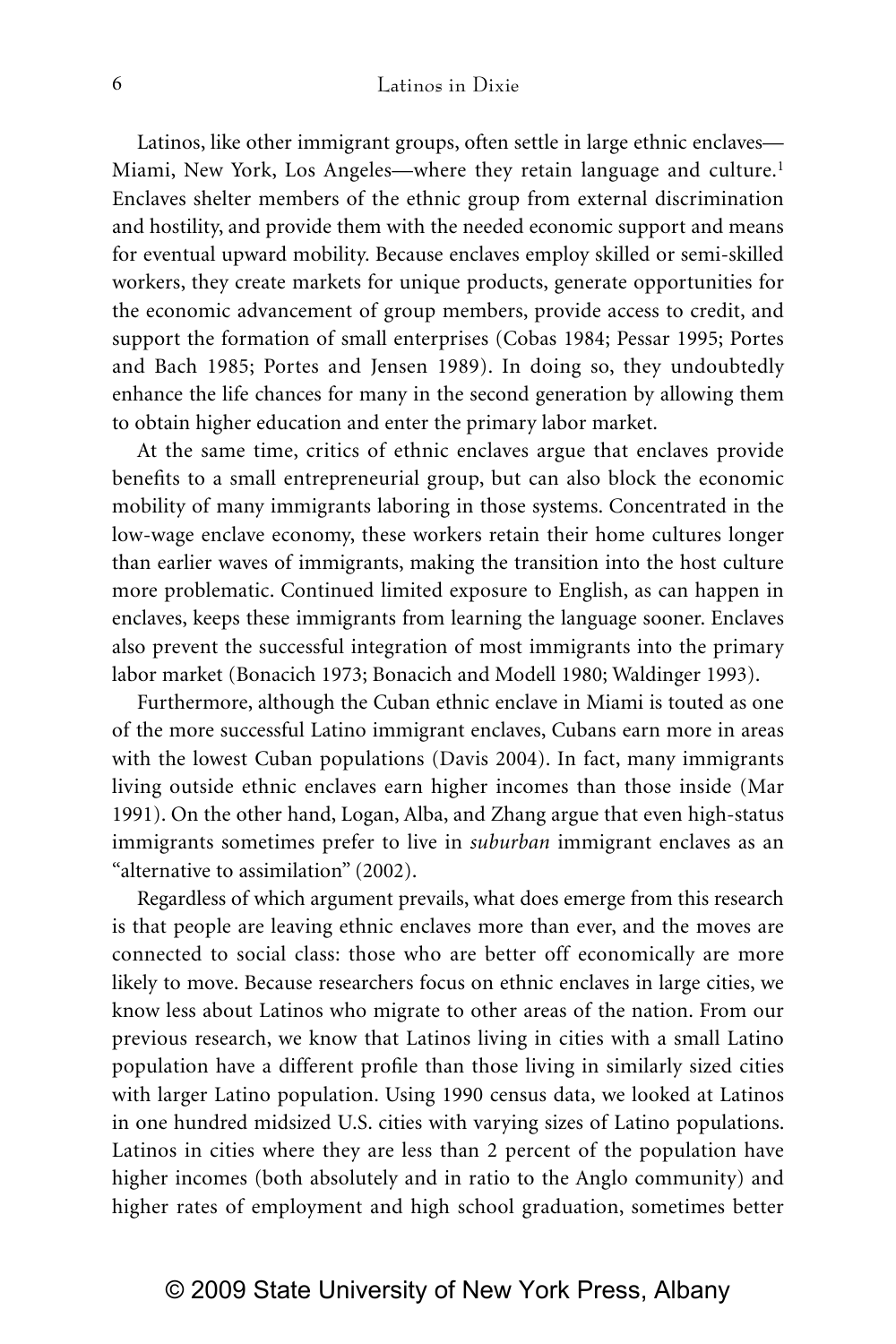than those of local non-Latinos. Furthermore, the percentage of Latina-headed households and of Latinos in poverty grows as the size of the Latino population increases (Cavalcanti and Schleef 2000).

Literature on racial inequality suggests that population size does play a role in the integration of minority groups. Studies on African Americans, for instance, provide evidence that the smaller the size of the nonwhite population in a community, the lower the level of racial inequality experienced by the group. The larger the group, the greater the perceived threat for the dominant group (Becker 1971; Burr, Galle, and Fosset 1991; Fosset and Kiecolt 1989; Frisbie and Niedert 1977; Martin and Poston 1976; Taylor 1998; Wilcox and Roof 1978). Small Latino populations might provide Latinos with less visibility, less danger of being perceived as a threat, and possibly with more educational and economic opportunities.

In fact, Yinger includes small population size in a list of twenty variables that facilitate the process of incorporation of ethnic groups (1994). More than a decade ago, Alba and Nee predicted that the rapid growth of immigrant populations in the twentieth century would create new areas of immigrant concentration that would be culturally and ethnically diverse outside the traditional ports of entry. Immigrant segregation in these new centers would also be less extreme (Alba and Nee 1997:858–59). In search of data to address these speculations about spatial mobility, population size, and diverse acculturation experiences, we turned to Richmond, Virginia.

#### **Richmond as a Case Study**

As the former capital of the Confederacy, Richmond preserves the most traditional aspects of Southern culture (Dabney 1990; Hoffman 2004). It embodies, in many ways, the values and traditions that made the South such a unique region, one previously characterized by a patrician system based on plantation life. More importantly for our purposes, Richmond is the part of the South that has been least effective in expanding its local elite across racial lines (Randolph 2003; Rouse 1996). Unlike other metropolitan areas in the region, the city has not experienced much economic or social transformation (Silver 1984; Silver and Moeser 1995).<sup>2</sup> Studying Richmond Latinos allows us understand how a Latino community manages in such a traditional Southern setting. It is a place where the diversity among Latinos is framed by other cultural and racial differences specific to the South.

Richmond is still very much defined by the usual Southern racial fault lines (Moeser and Dennis 1982). For example, in 1996, many Richmonders balked at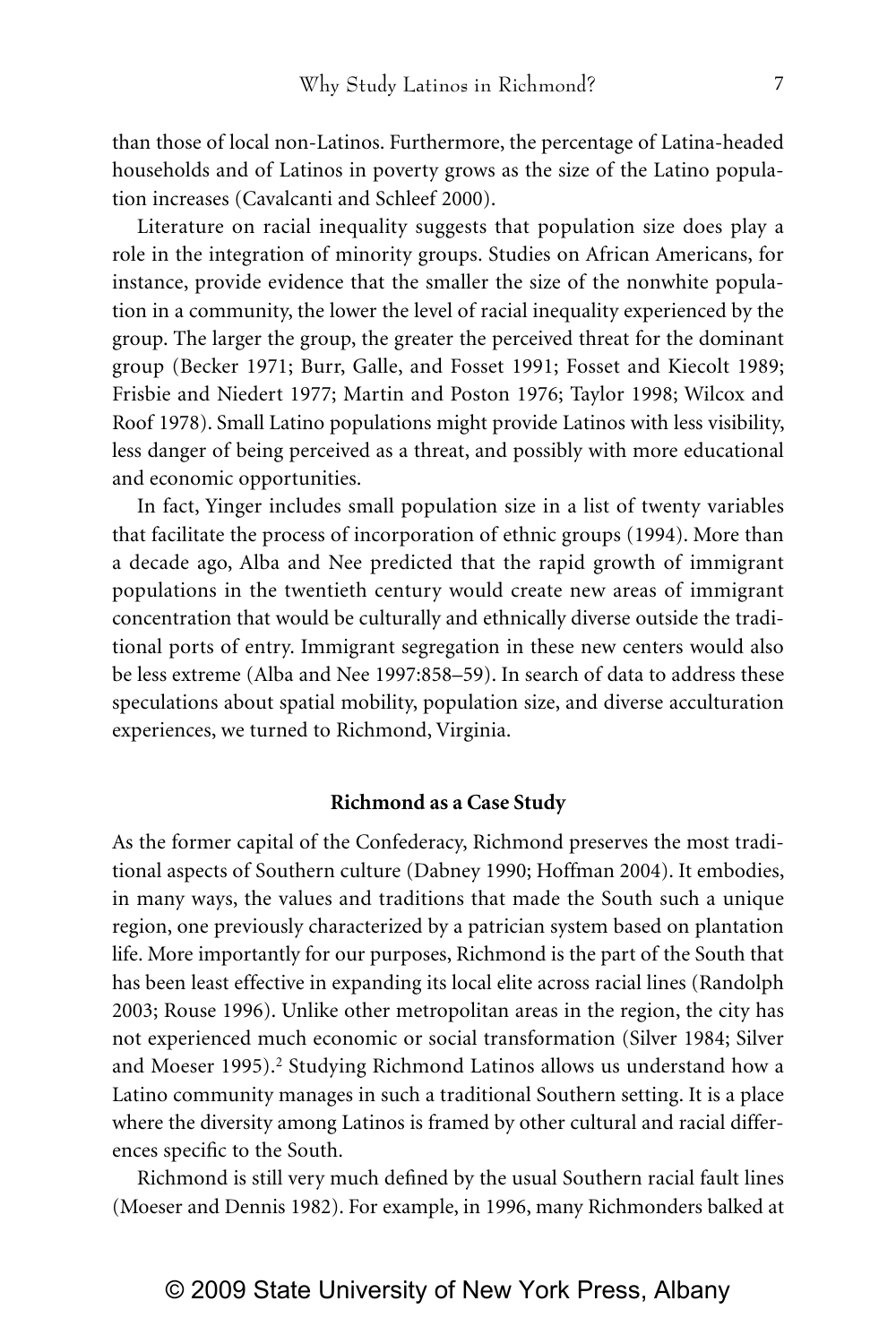having a statue of the African American tennis legend Arthur Ashe erected on the city's Monument Avenue, alongside Robert E. Lee, Stonewall Jackson, and other Confederate heroes. More recently, a statue of Abraham Lincoln and his son Tad commemorating their postwar visit to Richmond sparked controversy (even though the statue was built outside the city proper). Detractors referred to Lincoln as "this country's most notorious war criminal" (Fisher 2003).

Richmond demographics demonstrate an economic disparity most evident along its racial axis. Comparisons between Richmond's African American and white populations are predictable—the ratio of black to white median household income is 0.67. For college education the ratio is 0.55; for professional occupations, 0.68; and in home ownership, 0.78 (if there were no disparities, all ratios would be 1.0). The percentage of unemployed blacks is 2.4 times that of whites, and the percentage of blacks below the poverty level is 2.6 times that of whites (Lewis Mumford Center 2002). On several of these measures, Richmond's African Americans—about 30 percent of its population—are worse off than their counterparts in a number of other midsize Southern cities with large black populations (see Table 1.1).

However, the city's racial dynamics are becoming more complex. Between 1990 and 2000, the city population increased by 130,000; with its Latino population increasing by fourteen thousand. Latinos comprised roughly 11 percent of Richmond's growth (Rose 2002). They may not easily straddle the city's racial divide, but Latinos fare better statistically than Richmond's local black population. For instance, the ratio of Latino to white in median household income is 0.80. For college education, the ratio is 0.77; for professional occupations, 0.81; and for home ownership, 0.80. The percentage of unemployed Latinos is only one and one-half times that of whites, and the percentage of Latinos below poverty level is 1.7 that of whites (Lewis Mumford Center 2002).

Although we focus on Richmond in this book, it is important to note that these factors do not make Richmond unique among Southern cities of its size, particularly those with few Latinos. In addition to Richmond, we selected eight Southern cities ranging in population from 600,000 to 1,200,000, and with Latino populations between 1 and 5 percent (see Table 1.1). On most variables, Richmond Latinos fall within the center of the distribution. For example, the median household income for Richmond Latinos in comparison to whites is .80, as noted above; it ranges from .77 to .93 in these other cities (the overall U.S. ratio of Latino to white income is .72). Richmond Latinos rank near the bottom in the ratios of Latino/white education levels and percentage in professional occupations compared to other cities, but these ratios still remain higher than they do in other areas of the country.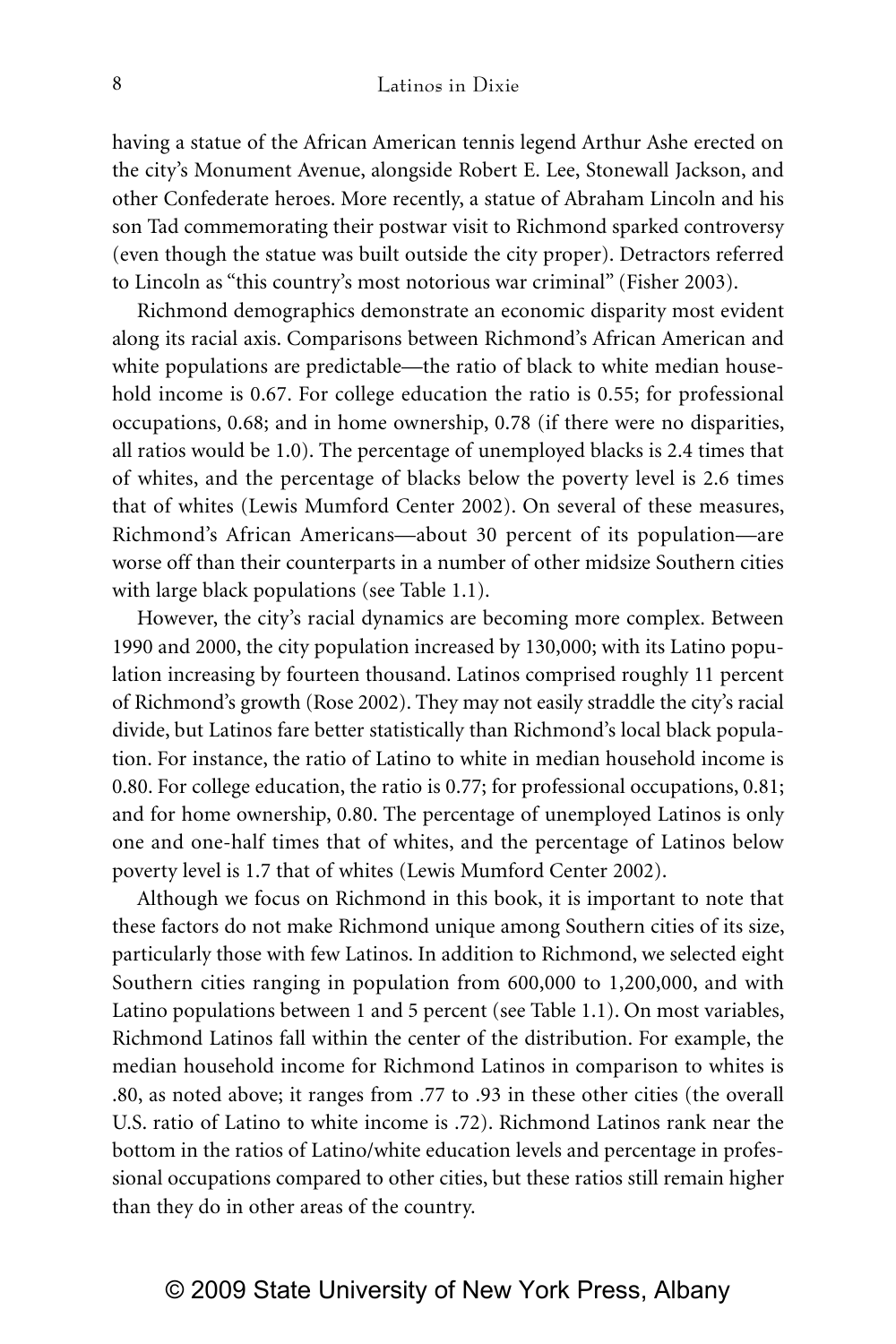|                         |            |      | Median    | $\%$     | $\%$    | $\%$    | $\%$              | $\%$  |
|-------------------------|------------|------|-----------|----------|---------|---------|-------------------|-------|
|                         | Total      | $\%$ | Household | Below    | Unem-   | Profes- | College           | Home- |
|                         | Population | Min. | Income*   | Poverty* | ployed* | sional* | Educated* owners* |       |
| <b>Black Statistics</b> |            |      |           |          |         |         |                   |       |
| Richmond, VA            | 996,512    | 30.0 | 0.67      | 2.59     | 2.4     | 0.68    | 0.55              | 0.78  |
| Baton Rouge, LA         | 602,894    | 31.6 | 0.66      | 2.15     | 2.04    | 0.72    | 0.67              | 0.81  |
| Birmingham, AL          | 921,106    | 30.0 | 0.59      | 2.78     | 2.80    | 0.65    | 0.54              | 0.77  |
| Greensboro, NC          | 1,251,509  | 20.1 | 0.75      | 2.07     | 1.96    | 0.76    | 0.76              | 0.73  |
| Greenville, SC          | 962,441    | 17.5 | 0.80      | 1.66     | 1.60    | 0.80    | 0.74              | 0.82  |
| Knoxville, TN           | 687,249    | 5.8  | 0.66      | 2.28     | 2.09    | 0.83    | 0.75              | 0.71  |
| Little Rock, AR         | 583,845    | 21.9 | 0.71      | 2.13     | 2.03    | 0.79    | 0.70              | 0.81  |
| Memphis, TN             | 1,135,614  | 43.2 | 0.61      | 2.63     | 2.48    | 0.64    | 0.49              | 0.79  |
| Latino Statistics       |            |      |           |          |         |         |                   |       |
| Nashville, TN           | 1,231,311  | 15.6 | 0.68      | 2.34     | 1.93    | 0.77    | 0.70              | 0.73  |
| Richmond, VA            | 996,512    | 2.3  | 0.80      | 1.66     | 1.45    | 0.81    | 0.77              | 0.80  |
| Baton Rouge, LA         | 602,894    | 1.8  | 0.89      | 1.48     | 1.27    | 0.99    | 1.12              | 0.84  |
| Birmingham, AL          | 921,106    | 1.8  | 0.83      | 1.56     | 1.47    | 0.92    | 0.94              | 0.80  |
| Greensboro, NC          | 1,251,509  | 5.0  | 0.80      | 1.76     | 1.59    | 0.79    | 0.78              | 0.79  |
| Greenville, SC          | 962,441    | 2.6  | 0.91      | 1.24     | 1.17    | 0.90    | 0.88              | 0.87  |
| Knoxville, TN           | 687,249    | 1.1  | 0.93      | 1.26     | 1.11    | 1.01    | 1.06              | 0.88  |
| Little Rock, AR         | 583,845    | 2.1  | 0.88      | 1.34     | 1.28    | 0.91    | 0.88              | 0.87  |
| Memphis, TN             | 1,135,614  | 2.3  | 0.77      | 1.65     | 1.48    | 0.78    | 0.72              | 0.80  |
| Nashville, TN           | 1,231,311  | 3.2  | 0.82      | 1.47     | 1.29    | 0.85    | 0.84              | 0.78  |

Table 1.1. Selected Demographic Data for Mid-Size Southern Cities, 2000 (Metropolitan Areas with 1–5% Hispanic Population)

\*Ratio of Minority Group to White Values.

Source: Lewis Mumford Center for Comparative Urban and Regional Research, 2002.

Thus, the presence of Latinos in Richmond is comparable to other Southern cities with small, relatively well-off, geographically mobile Latino populations; particularly in contrast to more rural areas of the South. Yet, there has not been much media attention to this type of migration. Until recently the Latino community in Richmond remained largely invisible.3 Census data from 1990 indicate that no census tract in the greater Richmond area was more than 5 percent Latino. During the last decade, however, the Latino community shed its quiet presence, growing from less than 1 percent of the population into a community that has a significant presence in the area. However, no one has mapped Latino growth in Richmond or monitored its impact on the central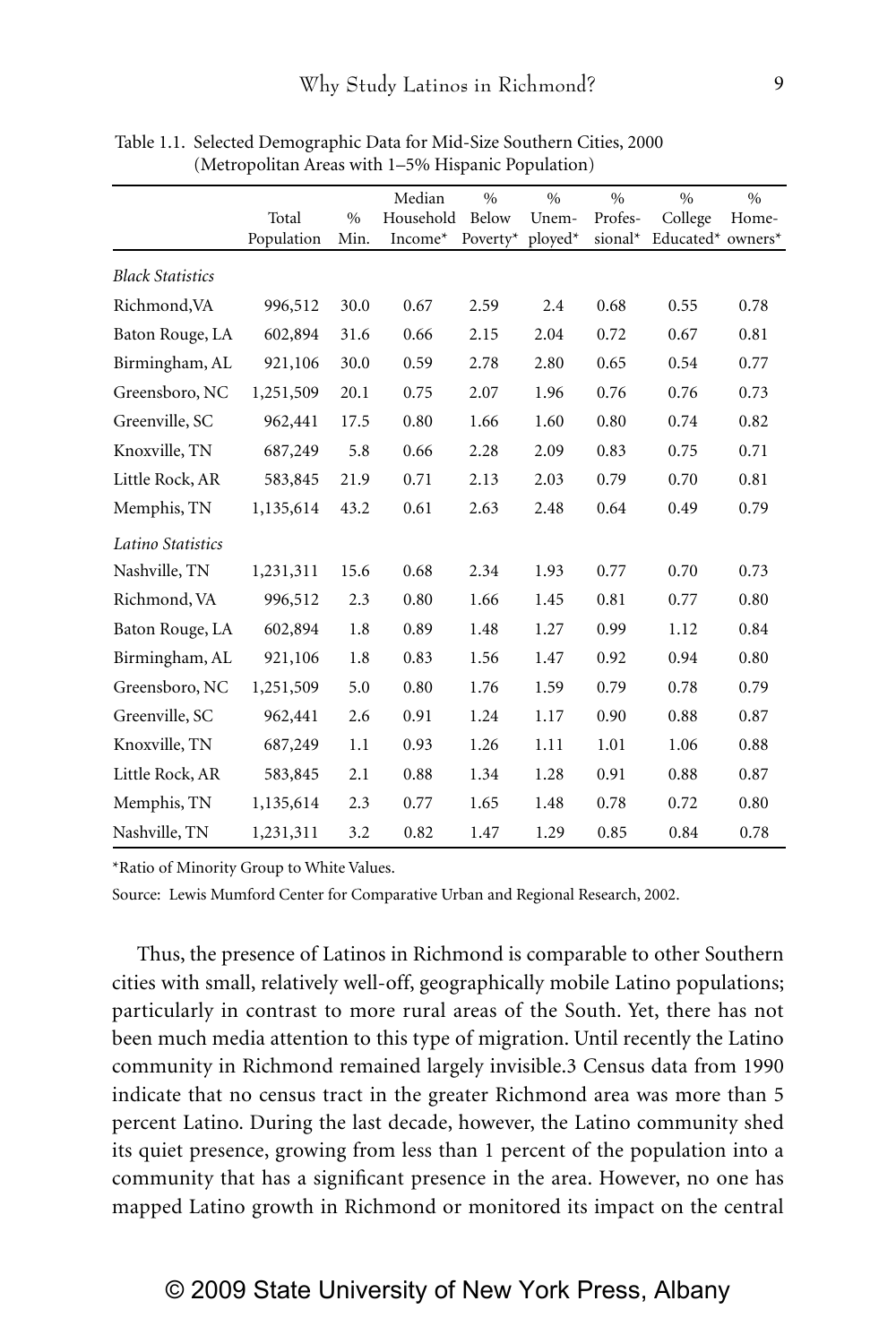Virginia region. The appearance of Latinos in traditional areas of the South represents a new dynamic in terms of race relations—a small patch of brown in a sea of black and white.

#### **The Richmond Latino Profile**

We use census data to provide an initial profile of the Richmond Latino population and demonstrate recent changes in population demographics. The most obvious trend is the growth of Latinos during the last decade (Table 1.2). The Latino population in Virginia grew by 56 percent from 1990 to 2000. In Richmond, by comparison, the Latino population grew by 165 percent during that time period: from 8,788 in 1990 to 23,283 in 2000 (and the actual number may be larger—we were told by the Catholic archdiocese and others who worked closely with Latinos that the 2000 census undercounted the Latino population, especially the undocumented). In 2000, Latinos made up 5 percent of the Virginia population, and just over 2 percent of the population of greater Richmond. By 2008, the census bureau estimated the Latino population in the Richmond area had surpassed forty thousand.

| (Counts and Percentage) |       |      |        |      |  |
|-------------------------|-------|------|--------|------|--|
| Counties                | 1990  | $\%$ | 2000   | $\%$ |  |
| Charles City            | 38    | 0.6  | 45     | 0.6  |  |
| Chesterfield            | 2,099 | 1.0  | 7,617  | 2.9  |  |
| Dinwiddie               | 197   | 0.9  | 237    | 0.9  |  |
| Goochland               | 43    | 0.3  | 144    | 0.9  |  |
| Hanover                 | 330   | 0.5  | 847    | 1.0  |  |
| Henrico                 | 2,220 | 1.0  | 5,946  | 2.3  |  |
| New Kent                | 91    | 0.9  | 176    | 1.3  |  |
| Powhatan                | 37    | 0.2  | 184    | 0.8  |  |
| Prince George           | 982   | 3.5  | 1,625  | 4.9  |  |
| Cities                  |       |      |        |      |  |
| Colonial Heights        | 199   | 1.0  | 274    | 1.6  |  |
| Hopewell                | 435   | 2.0  | 651    | 2.9  |  |
| Petersburg              | 373   | 0.9  | 463    | 1.4  |  |
| Richmond                | 1,744 | 0.8  | 5,074  | 2.6  |  |
| Total                   | 8,788 | 1.1  | 23,283 | 2.3  |  |

Table 1.2. Latinos in Greater Richmond by City and County

Source: Bureau of the Census, 1990 and 2000.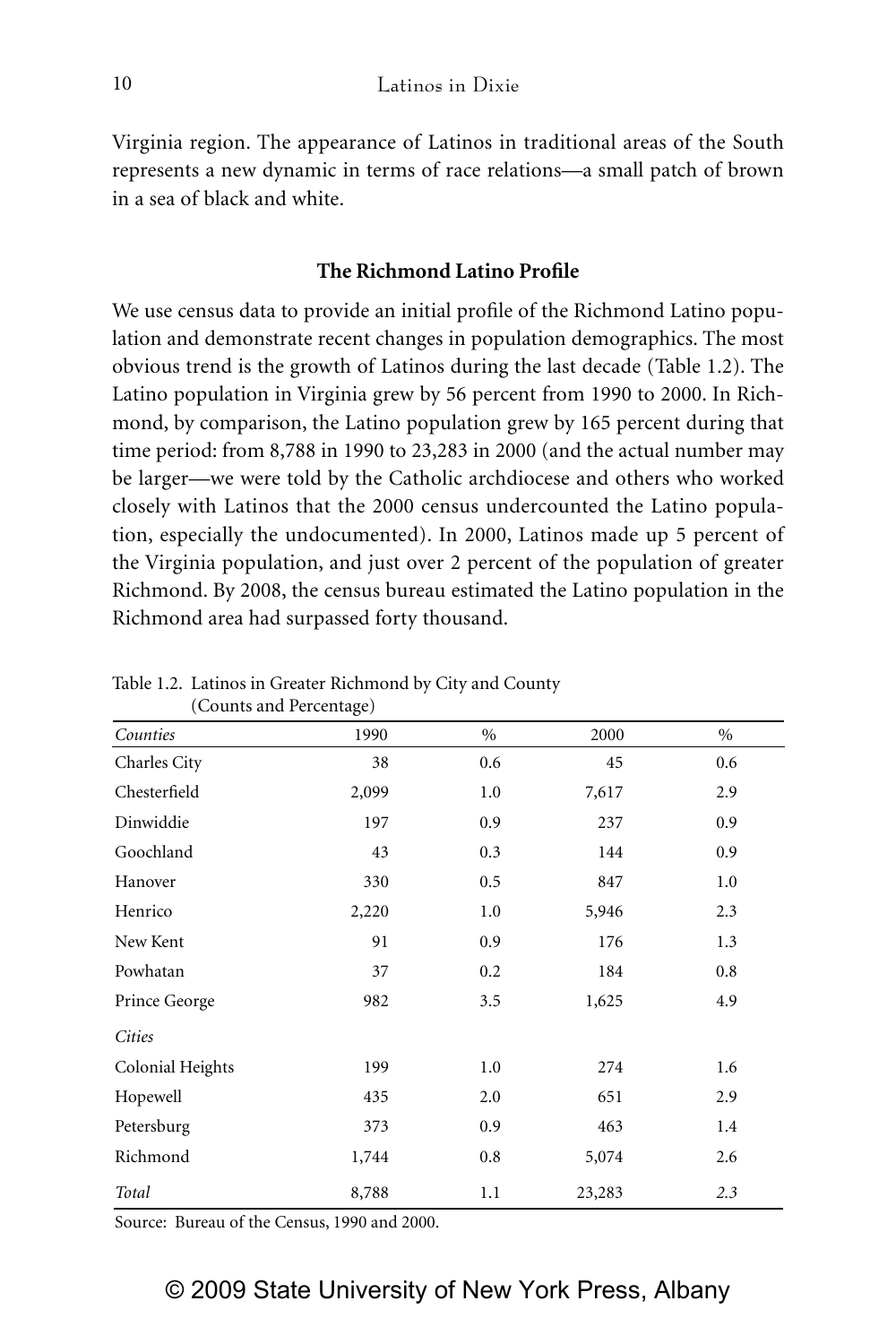Latino growth touched nearly all of four cities and nine counties in the Richmond metropolitan area. The fastest growth occurred in Richmond city itself, and in Henrico, Chesterfield, and Hanover counties. The core areas of Richmond doubled in their Latino population, and in some case tripled. But the growth was not limited to central cities; outlying and rural areas of greater Richmond experienced Latino expansion as well.

Richmond Latinos come from a variety of countries that represent most regions of Latin America. In many other urban areas, especially in the South,

|                  |       | 1990   |         | 2000   |  |
|------------------|-------|--------|---------|--------|--|
| Countries        | N     | $\%$   | $\rm N$ | $\%$   |  |
| Mexican          | 2,282 | 26.8   | 7,153   | 30.7   |  |
| Central American | 826   | 9.4    | 3,618   | 15.5   |  |
| Costa Rican      |       |        | 187     | 0.8    |  |
| Guatemalan       | 48    | 0.6    | 973     | 4.2    |  |
| Honduran         | 92    | 1.1    | 260     | 1.1    |  |
| Nicaraguan       | 20    | 2.3    | 60      | 0.3    |  |
| Panamanian       | 325   | 3.7    | 358     | 1.5    |  |
| Salvadoran       | 324   | 3.7    | 1,624   | 6.9    |  |
| Other            | 17    | 0.2    | 156     | 0.7    |  |
| Caribbean        | 3,020 | 34.4   | 5,992   | 25.7   |  |
| Cuban            | 556   | 6.3    | 1,010   | 4.3    |  |
| Dominican        | 215   | 2.5    | 335     | 1.4    |  |
| Puerto Rican     | 2,249 | 25.6   | 4,647   | 19.9   |  |
| South American   | 627   | 7.1    | 1,285   | 5.5    |  |
| Argentinean      |       |        | 132     | 0.6    |  |
| Bolivian         |       |        | 71      | 0.3    |  |
| Chilean          |       |        | 41      | 0.2    |  |
| Colombian        | 132   | 1.5    | 485     | 2.1    |  |
| Ecuadorean       | 50    | 0.6    | 102     | 0.4    |  |
| Paraguayan       |       |        | 47      | 0.2    |  |
| Peruvian         | 128   | 1.5    | 192     | 0.8    |  |
| Uruguayan        |       |        | 16      | 0.1    |  |
| Venezuelan       |       |        | 144     | 0.6    |  |
| Other            | 317   | 3.6    | 55      | 0.2    |  |
| Other Hispanic   | 2,033 | 23.1   | 5,235   | 22.5   |  |
| Total            | 8,788 | $1.1*$ | 23,283  | $2.3*$ |  |

Table 1.3. Countries of Origin for Richmond Latinos (Counts and Percentages, 1990, 2000)

\*As a percentage of overall population

Source: Bureau of the Census, 1990, 2000.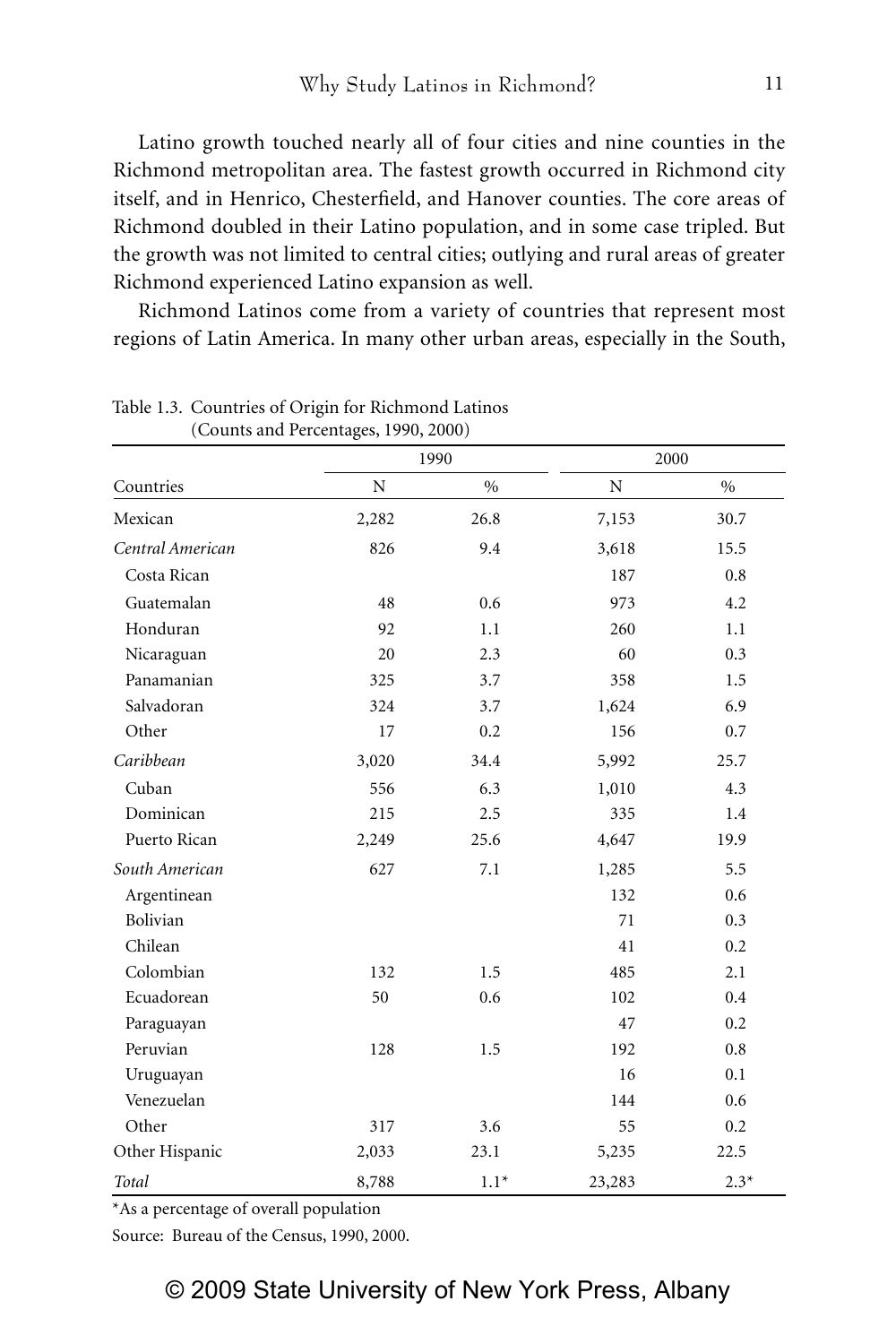Mexicans make up the majority of Latinos. Although Mexicans comprise the largest group here (almost one-third of Richmond Latinos in 2000), no country of origin overwhelmingly predominates. Puerto Ricans form another large group in Richmond, about 20 percent of the population. In 2000, the Latino population was even more diverse than in 1990, with almost twice as many Central Americans, specifically Guatemalans and Salvadorans, as before. There was also some growth in Latinos from South American countries, several of which were represented in 2000 that were not there at all in 1990.

We use census comparisons to show how Richmond Latinos differed from non-Latinos, as well as from Latino populations elsewhere in the United States. Figure 1.1 compares census data on age cohorts for Latinos and for non-Latinos in 2000. The Richmond Latino population is younger than the rest of Richmond. In general, Richmond residents follow the national trend toward a graying population; 15 percent fall in the sixty-plus cohort (compared to only 4 percent of Latinos). Latinos are much younger—34 percent of Latinos in Richmond are younger than twenty. Forty-four percent are between the ages of twenty and thirty-nine, swelling and potentially replenishing an aging work force. The Latino age distribution changed little from 1990 to 2000, indicating that Richmond continues to attract a group of relatively young Latinos.



Figure 1.1. Ages of Richmond Latinos and All Richmond Residents (in Percentages) Source: Bureau of the Census, 1990, 2000.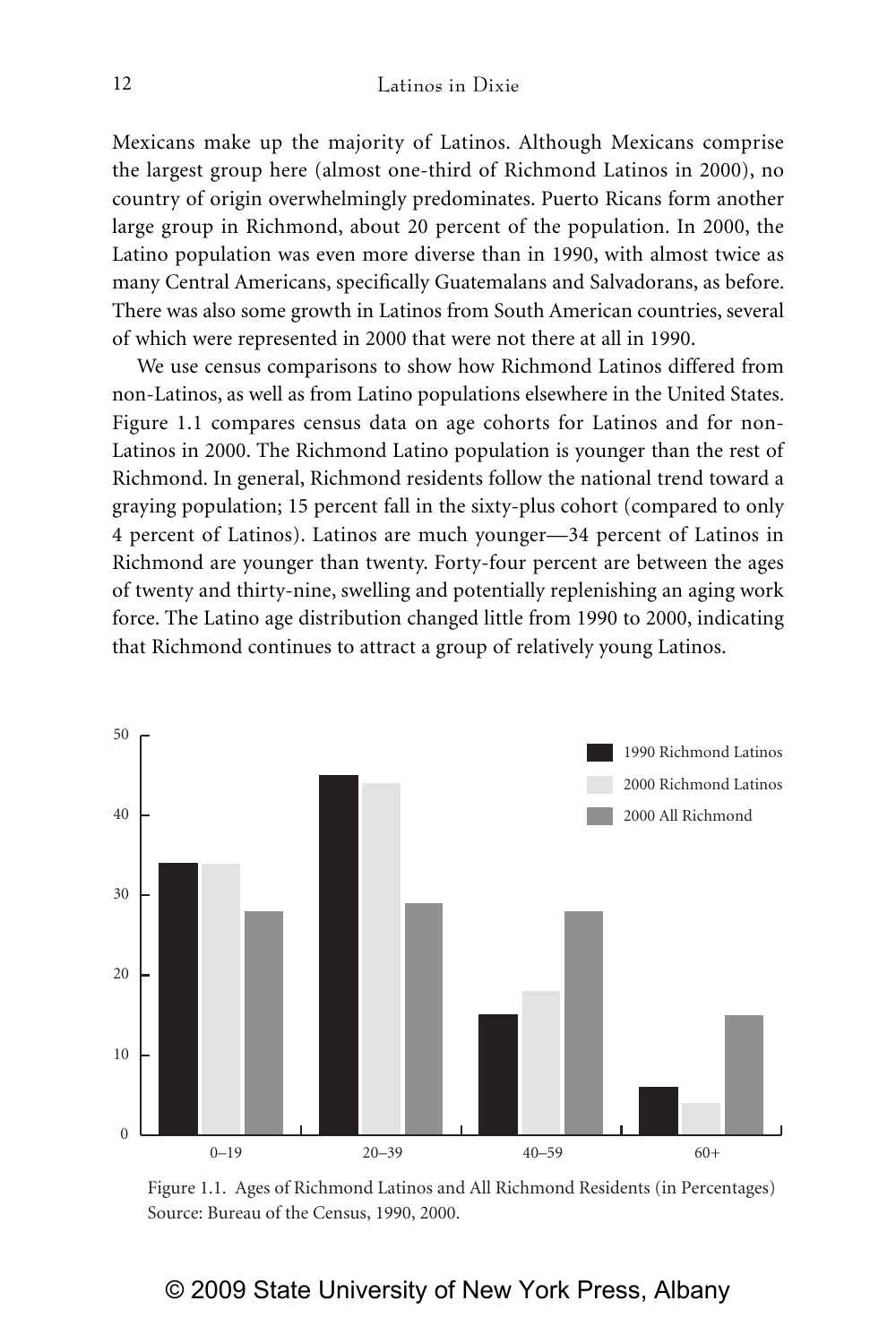Given this youthful makeup, it is not unexpected to find that family composition differs between Latinos and other Richmonders. Richmond Latinos have more married-couple families with children than the local residents (Figure 1.2). Some 45 percent of Latino families have children under eighteen, compared to 40 percent for other locals. Also, there are more Latino-headed single households than in the overall population. Male-headed households comprise 13 percent of Latino families, compared to 6 percent for Richmond overall. Conversely, there are fewer *Latina*-headed single households than female-headed households for the Richmond area.

On a number of socioeconomic variables, Richmond Latinos compare favorably to Latinos in other parts of the country. The educational attainment of Richmond Latinos is striking in contrast to national trends, at rates that are almost comparable to non-Latino in Richmond (Figure 1.3). Richmond Latinos have high school and college graduation rates that are much higher than those of Latinos nationwide. According to the 2000 Census, only 52 percent of Latinos in the United States have at least a high school diploma, and only 11 percent have a bachelor's degree or higher. Sixty-eight percent of Latinos in Richmond have at least a high school diploma (compared to 82 percent of the city population). Some 20 percent of Latinos in the area have at





Source: U.S. Bureau of the Census, 1990, 2000.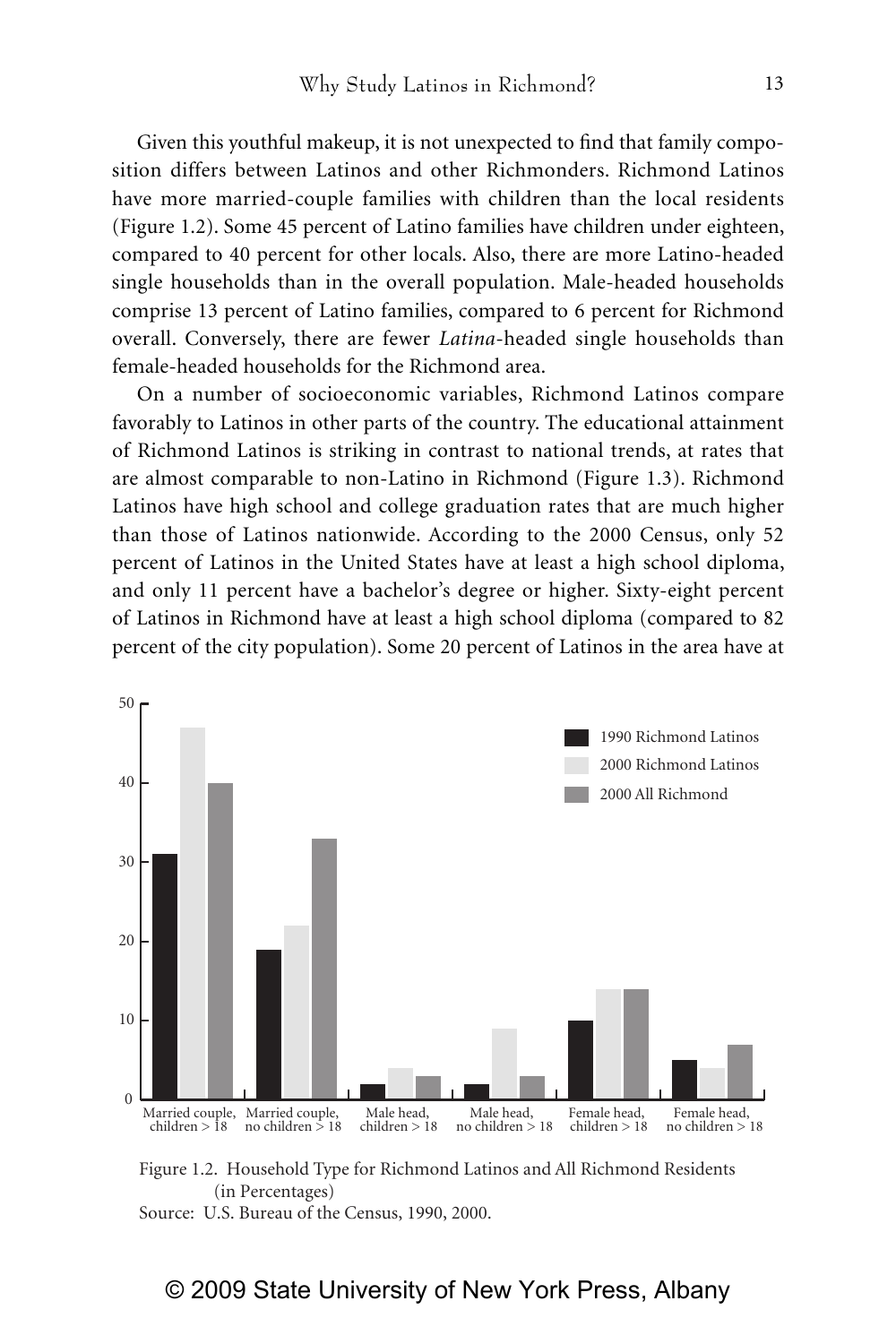

Figure 1.3. Education for Richmond Latinos and All Richmond Residents over 25 (in Percentages) Source: Bureau of the Census, 1990, 2000

least a college degree (compared to 29 percent of the city population). Rates of education were higher in 1990 than 2000, however, suggesting a trend of lower educational attainment among more recent arrivals.

Richmond Latinos also experience the benefit of levels of income more similar to those of all residents of the region, than of Latinos elsewhere in the United States. Approximately 16 percent of Latinos in Richmond lived below the poverty level in 1999, less than the rate for Latinos nationwide, which is almost 23 percent (Census 2000). Moreover, from 1990 to 2000, the wealth of the Latino population in Richmond increased, while its poor decreased. Despite their levels of educational attainment, however, Latinos in Richmond do lag behind other Richmonders in terms of income. Some 38 percent of Latinos had household incomes above \$50,000 in 1999, compared to 46 percent of all Richmond residents (nationally, 30 percent of Latinos had incomes over \$50,000). Nine percent of Latinos have incomes of \$100,000 and above, compared to 13 percent of the overall population of Richmond.

Richmond Latinos, both men and women, have rates of employment comparable to others in Richmond. Latino men actually fare a little better than all male residents in terms of percentage in the labor force, although this disparity decreased from 1990 to 2000. Also, Latinos in Richmond share unemployment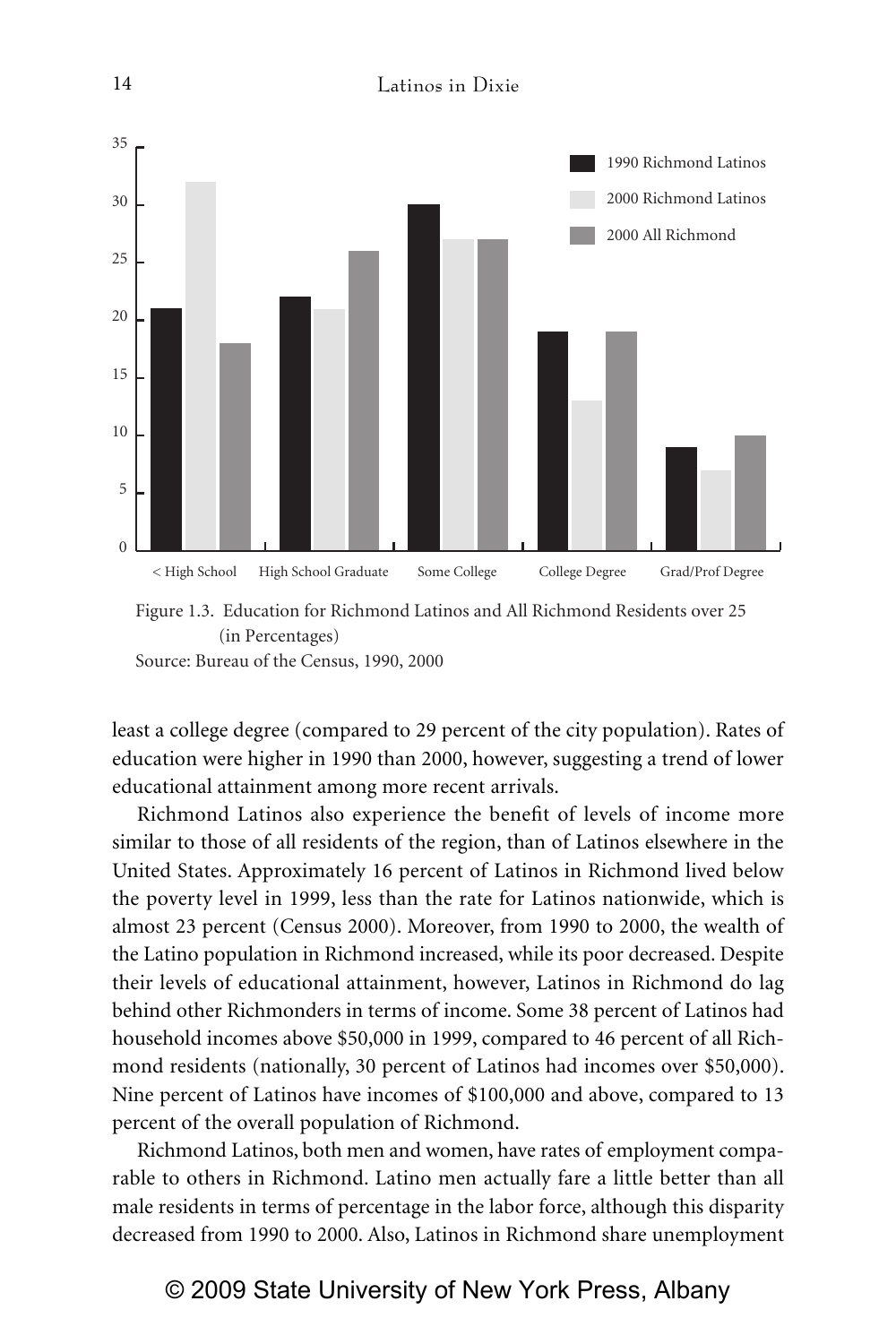



rates similar to the general population of Richmond, rates that are considerably lower than the national averages (approximately 9 percent nationwide for Latinos, compared to 4 percent for Richmond Latinos). Women are less likely to be employed than men (73 percent versus 58 percent) but *are* employed at the same levels as all other women in Richmond.

The percentage of Richmond Latino homeowners is much lower than that of overall Richmond inhabitants (respectively 40 to 68 percent), and that percentage fell between 1990 and 2000. This is a puzzling aspect of our profile, given their high rates of education, employment, and income. Richmond Latinos are even less likely to own their own homes than Latinos in other areas of the United States. According to the 2000 Census, 46 percent of all U.S. Latinos are homeowners, compared to just 40 percent of Richmond Latinos, although this factor may be an indicator of the recent arrival of Latinos in the city. The amount of renting among Latinos in Richmond *is* considerably lower than in some other areas of the South, where rental rates reach as high as 80 percent of the population. In some of the new settlement areas, Latinos who are recent arrivals are more likely to be single male workers, possibly temporary, who are renters (Kochhar, Suro, and Tafoya 2005; Smith and Furuseth 2004).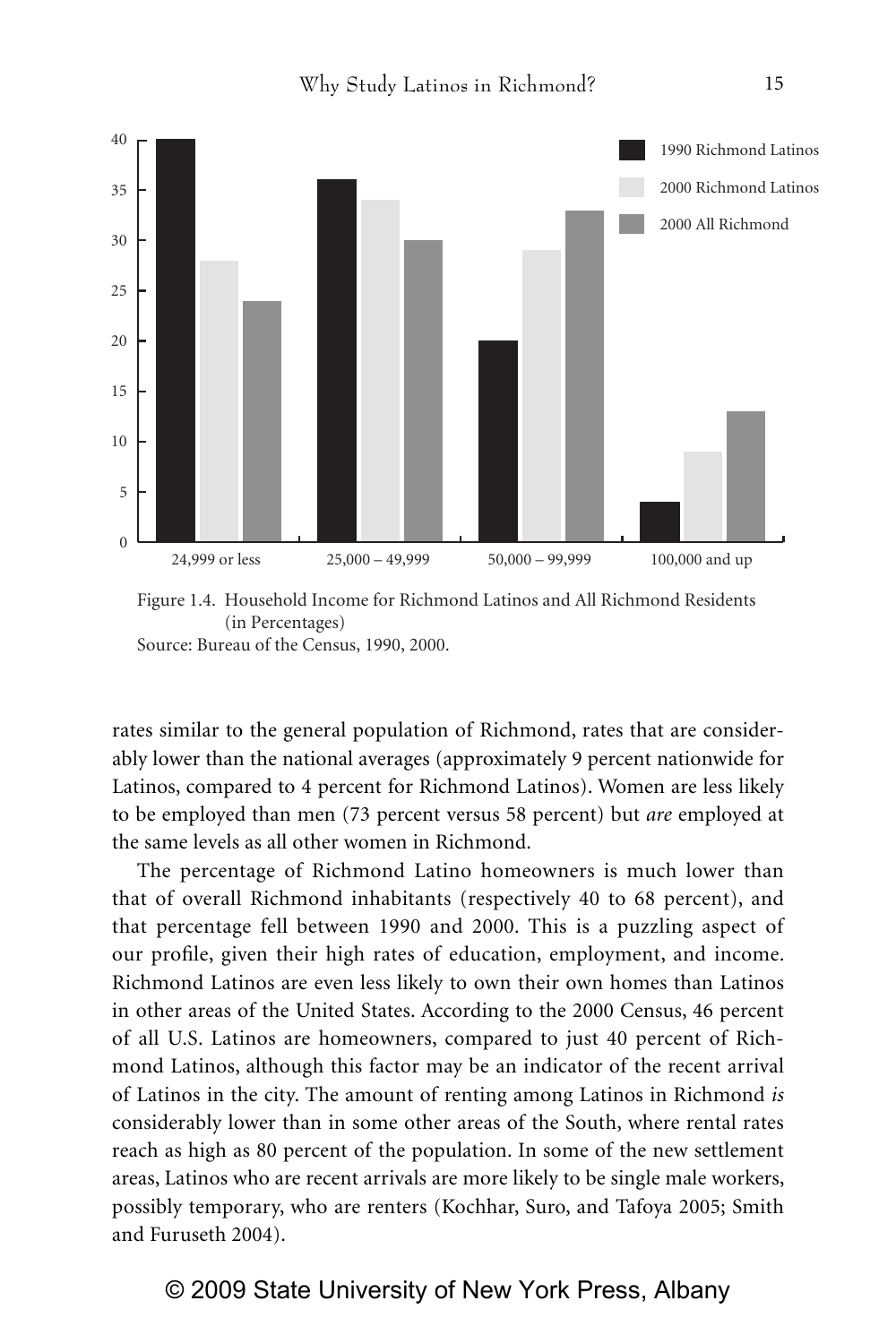

Figure 1.5. Employment Status for Richmond Latinos and All Richmond Residents (in Percentages) Source: Bureau of the Census, 1990, 2000

The data reviewed so far portrays a distinctive Latino community in Virginia's capital. Richmond Latinos represent a small but ethnically diverse community that is growing at a steady pace, though Richmond is not experiencing the "hyper growth" of some areas of the South (Suro and Singer 2002). There is no long-term community of Latinos in Richmond, no ethnically identified neighborhoods. Latinos are younger than the overall population, with more married families with young children. They are also well educated and fully employed, but with a lower median income than Richmonders in general. However, they enjoy higher rates of income, education, and employment than Latinos throughout the United States. Given such a profile, it is clear that the Richmond Latino community is unlike many Latino communities in traditional Latino enclaves.

#### **Explaining Assimilation in Areas with Low Latino Population**

The aggregate data we examined in previous research are causally indistinct in terms of the relationship between internal migration and the observed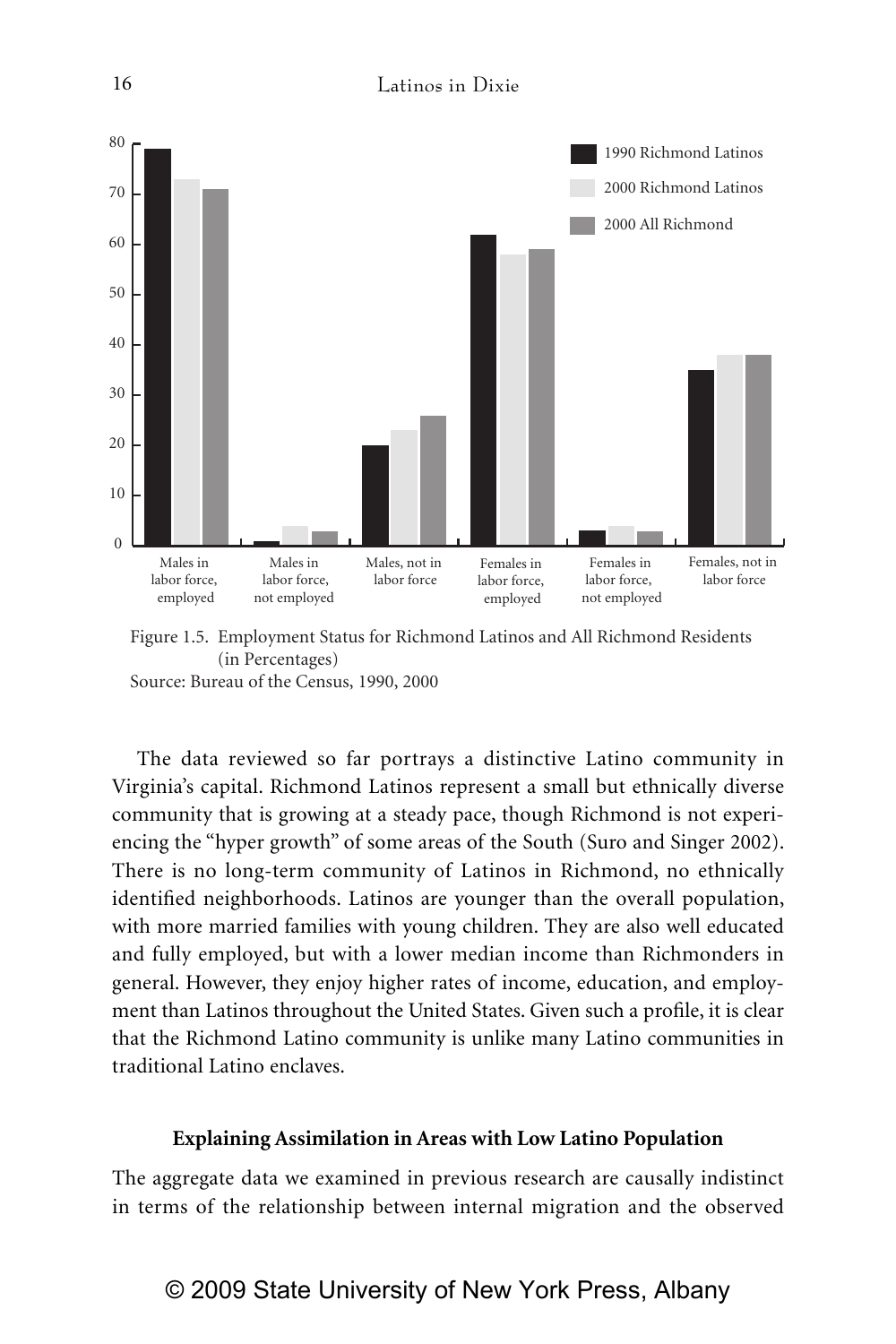

Figure 1.6. Homeownership Status for Richmond Latinos and All Richmond Residents (in Percentages) Source: Bureau of the Census, 1990, 2000.

economic and educational achievement. Several questions remain to be answered in this book. Are Latinos with educational credentials and employment opportunities leaving ethnic communities behind to move to areas like Richmond? How do middle-class Latinos—broadly conceived here by us as those respondents with white-collar occupations—fare after they move? When small pockets of Latinos migrate to areas with little or no Latino settlement, do they experience less discrimination, thus facilitating economic integration? The price of such success then would be potential isolation and cultural invisibility (see, e.g., Aranda 2006 on the dislocation and emotional experiences of middle-class Puerto Ricans). What types of relationships do they have with the working-class Latinos who move into the area?

For many current scholars of ethnicity and migration, the traditional concepts of assimilation no longer fi t very well the post-1965 wave. Instead, it is understood that there are multiple possibilities for ethnic incorporation. For a small patch of brown coming to rest in black and white central Virginia, assimilation could follow one of several "segmented" pathways described in assimilation literature. The first could be adopting the values of the dominant white middle class in an effort to fi t into the culture and values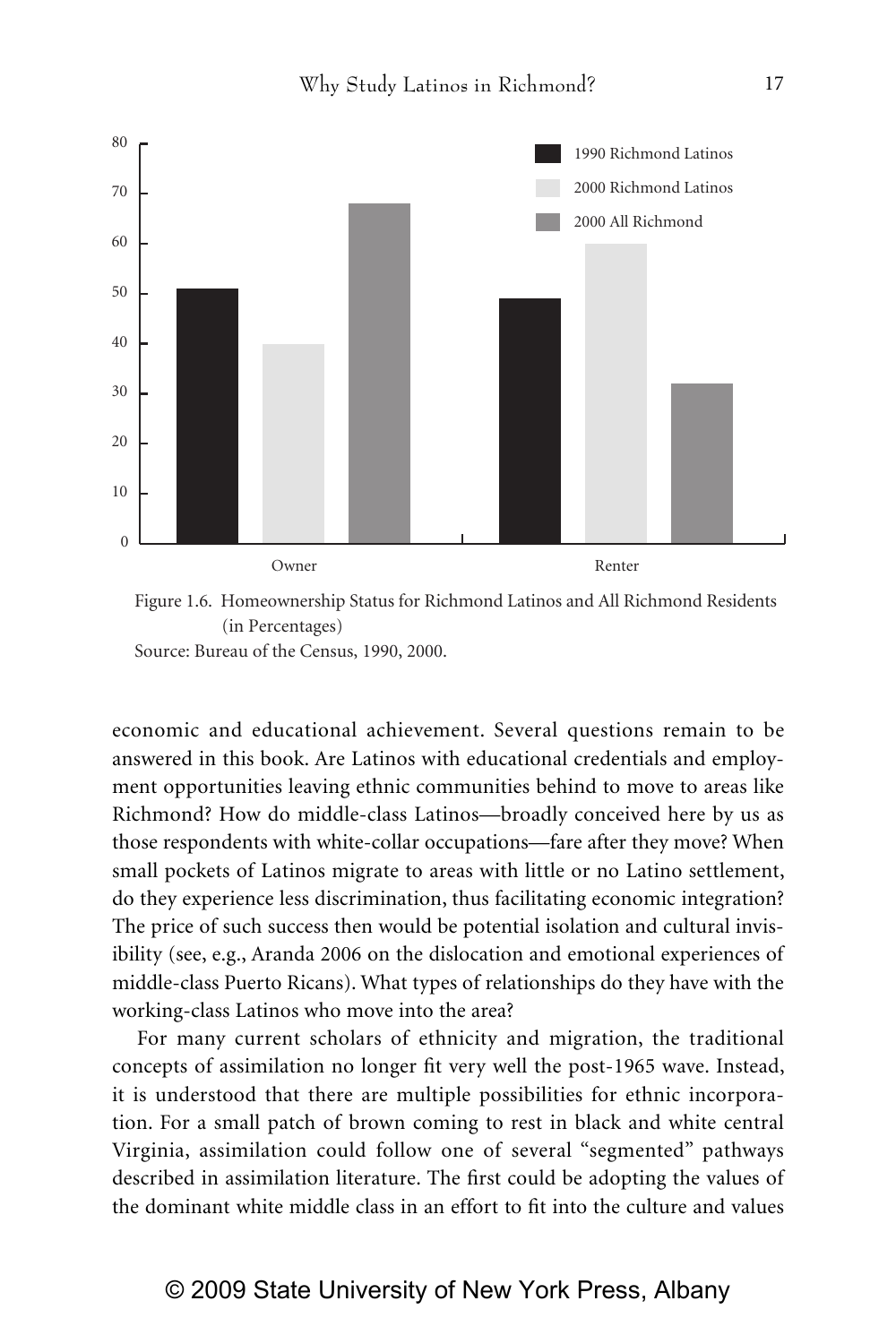of its new environment. The second would be to acculturate into Richmond's urban underclass, with a culture of resistance that responds to the dominant group's exclusion of the minority group. The third is a "selective acculturation" pathway, whereby the immigrant community can preserve its culture and values of origin (differentiating itself from local minorities) while becoming economically integrated into the U.S. system (Portes and Zhou 1993; Portes and Rumbaut 1996, 2001; Waters 1999).

We will argue that the major factor that determines the quality of experiences among these paths of adaptation within the Latino community is social class. Richmond Latinos are a segmented community—an initial elite group of business and professional individuals followed by other white-collar workers and an even more recent population of less-well-off immigrants. These social divisions affect everything else about life in Richmond. To the extent that Latinos are becoming visible in the area, it is through the participation of the Latino elite in city life, through its ability to create organizations that represent its interests. The success of the elite groups, along with the overall invisibility of the less-well-off group, means that the impact of Latino presence in Richmond is not yet that of a united Latino community with a set of common goals. Thus, social policies developed by different localities may not adequately address the needs of the entire Latino population.

#### **Researching the Richmond Latino Population**

We collected data on Richmond Latinos in several ways. Our initial forays into the Latino community occurred after we had compiled information about Richmond Latinos using 1990 census data, beginning in 1999. We were invited to present the census data to community groups and at meetings of two fledgling Latino organizations, the Virginia Hispanic Chamber of Commerce and the American Hispanics of Richmond Association (AHORA). We also attended events such as business mixers, political fundraisers, and a local Latino job fair. Eventually, we made contact with Latino individuals from a number of political, religious, nonprofit, and business organizations.

Each time we presented our information, we made more contacts in the community. In each case, we took ethnographic notes on the events and people involved. This period of initial contact yielded a considerable amount of information about the Latino community, especially a sense of what it was like to move among the more institutionally integrated segment of Richmond's Latino population. These experiences informed the creation of our questionnaire, and provided us with names for our qualitative sampling frame. When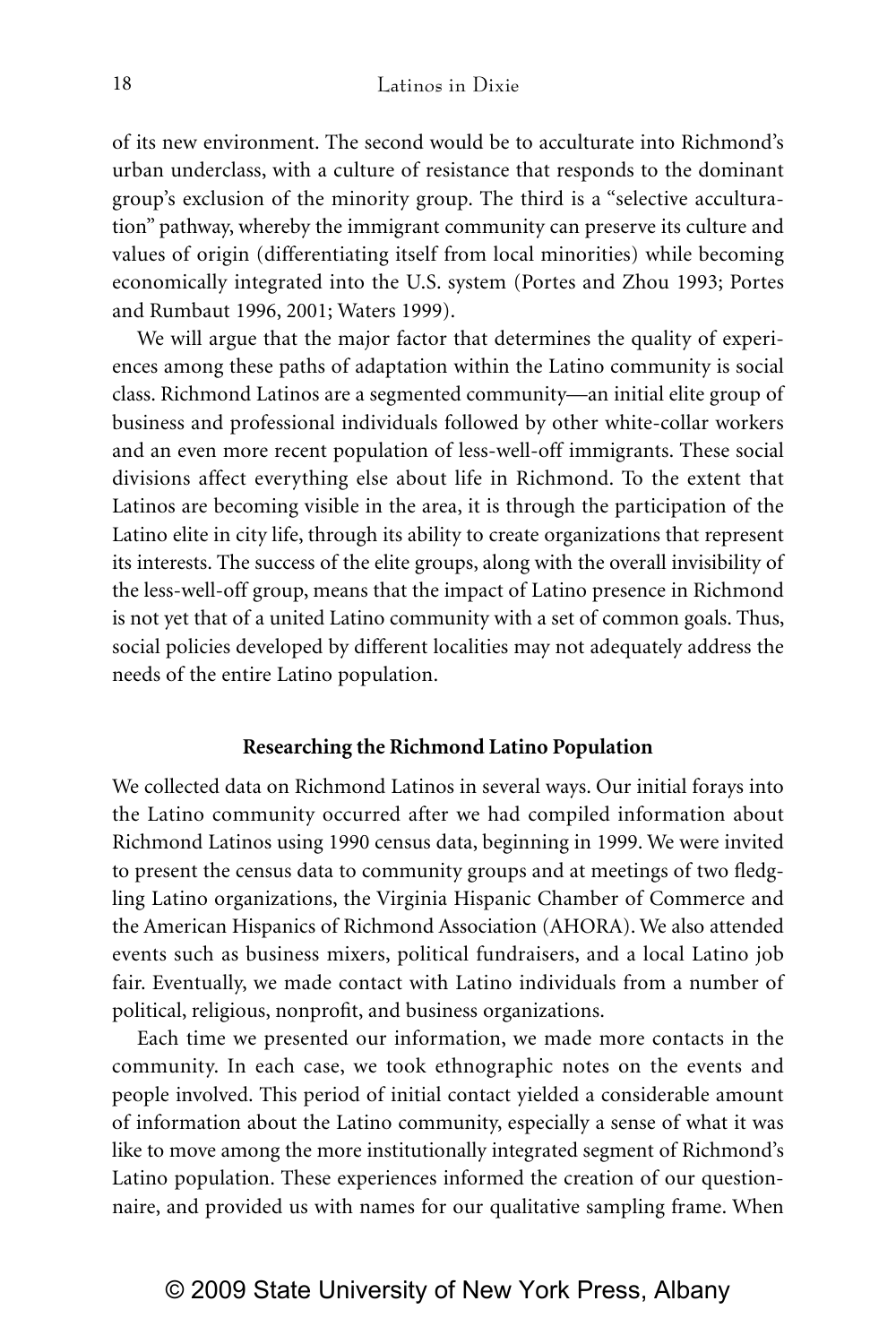word got around that we were distributing a survey, this in turn made us more in demand to speak to community groups. We discuss aspects of this initial ethnographic research throughout the book, although the bulk of our research consists of a cross-sectional survey of more than three hundred local Latinos.

In an attempt to reach a representative sample of the Latino community, we designed a probability sample for the greater Richmond Latino population. For a sampling frame, we purchased a listed household sample of names, addresses, and phone records for 1,100 individuals, adults eighteen years and older with Hispanic surnames.4

There were numerous advantages to such a sample. It gave us a large pool of names, rather than filtering through thousands of non-Latinos to find enough Latinos to create a reasonably sized sample. The cost of the screening required to reach a sufficient number of Latino households would have been prohibitive. Creating a sample this way allowed us to reach Latino households in predominantly non-Latino neighborhoods, which was especially useful in a low-Latino-density city. Using a sample compiled from additional data sources meant that we reached a larger number of unlisted households as well.

Sampling frames based on surnames, however, involve some significant compromises in coverage. By using a surname sample, we missed those Latinos without Hispanic-sounding last names of both genders, but especially Latinas who married Anglos and legally changed their names. Moreover, because we relied on a sampling frame based on telephone accounts, motor vehicle records, and the like, males outnumbered females two to one in the sampling frame, since they are more likely to have such accounts drawn in their names. We thus contacted and interviewed a larger number of male respondents (32 percent of those interviewed were women), because Latinas were actually less likely to refuse an interview. However, disproportionate samples of male respondents are not uncommon in studies of Latino populations. All in all, we feel that our technique provided a useful random probability sample for the subset of the Richmond Latino population with Hispanic surnames. In the end, it proved to be an adequate compromise between coverage and efficiency.

An initial screening weeded out individuals in the sampling frame who did not have Latino ancestry. As our schedulers contacted potential respondents, they asked about Latino background. We identified as *Latino* persons of Mexican, Puerto Rican, Cuban, or other Latin American culture or origin. If the respondent was hesitant to use a Latino or Hispanic label, we asked whether any of the respondent's parents or grandparents were Hispanic or Latino. If the respondent had at least one grandparent from South or Central America, she or he was included. In casting this broader net, we were able to reach